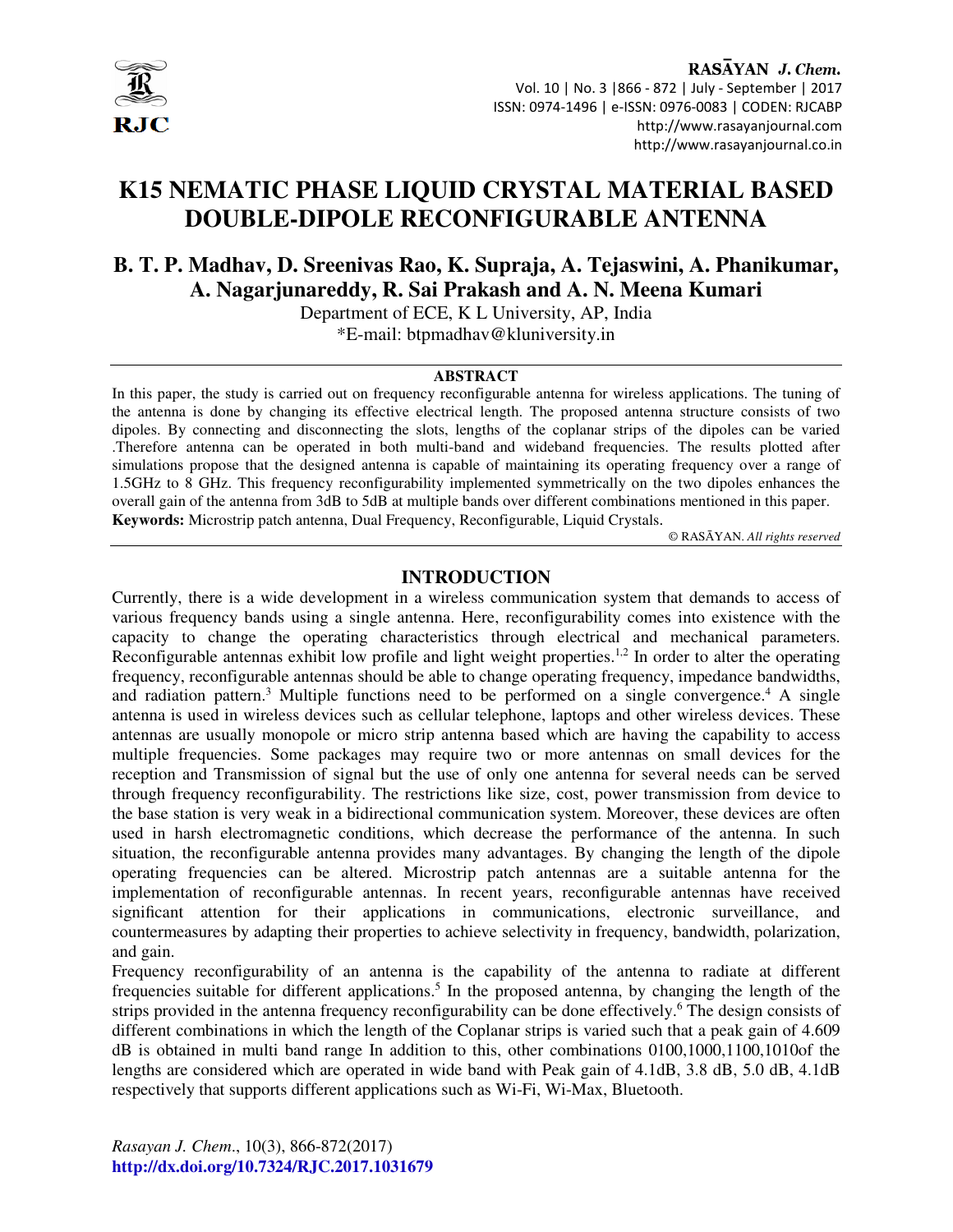## RASAYAN J. Chem.

Vol. 10 | No. 3 |866 - 872 | July - September | 2017

#### **EXPERIMENTAL**

Depending on the temperature, liquid crystal (LC) phase exists in between crystalline solid and an isotropic liquid. In this state, the material can flow like a liquid but at the same time, molecules have orientation order. A typical LC molecule has a rod like a shape as shown in Fig.-1. The size of the molecule is typically is few nanometres. This shape anisotropy causes anisotropy in terms of dielectric constant.<sup>6</sup>



Fig.-1: Typical Liquid Crystal Molecule and its temperature dependency

Cross section of K15 Liquid Crystal based molecule orientation with bias voltage is shown in Figure-2.

Depending on the RF field distribution and *n* , LCs feature anisotropic electrical properties. The thin  $\rightarrow$ polyimide film is coated on the inner surface of the substrates to orient the LC molecules parallel to the surface initially.<sup>7,8</sup>



Fig.-2: LC Molecules orientation with applied bias voltage

 $\rightarrow$ 

At this level, the RF field distribution is perpendicular to the director  $n$  as shown in the Fig.-2 and the relative permittivity and loss tangent along the short axes are effective. The orientation of the molecules will be same if the applied bias voltage is less than the threshold voltage. If applied voltage exceeds certain voltage Vmax then all molecules will be aligned parallel to the bias voltage. When a voltage is released, then molecules return to the initial state due to the polyimide film. Required time for this process is defined as switching time which depends on LC material, its thickness, temperature and its orientation mechanism.<sup>9,10</sup> All other states between  $\epsilon \parallel$  and  $\epsilon \perp$  equivalently continuous tunability can be achieved by varying the applied voltage between the threshold voltage and Vmax. A general characteristic of LC that is dielectric constant and loss tangent versus bias voltage is plotted in Fig.-3.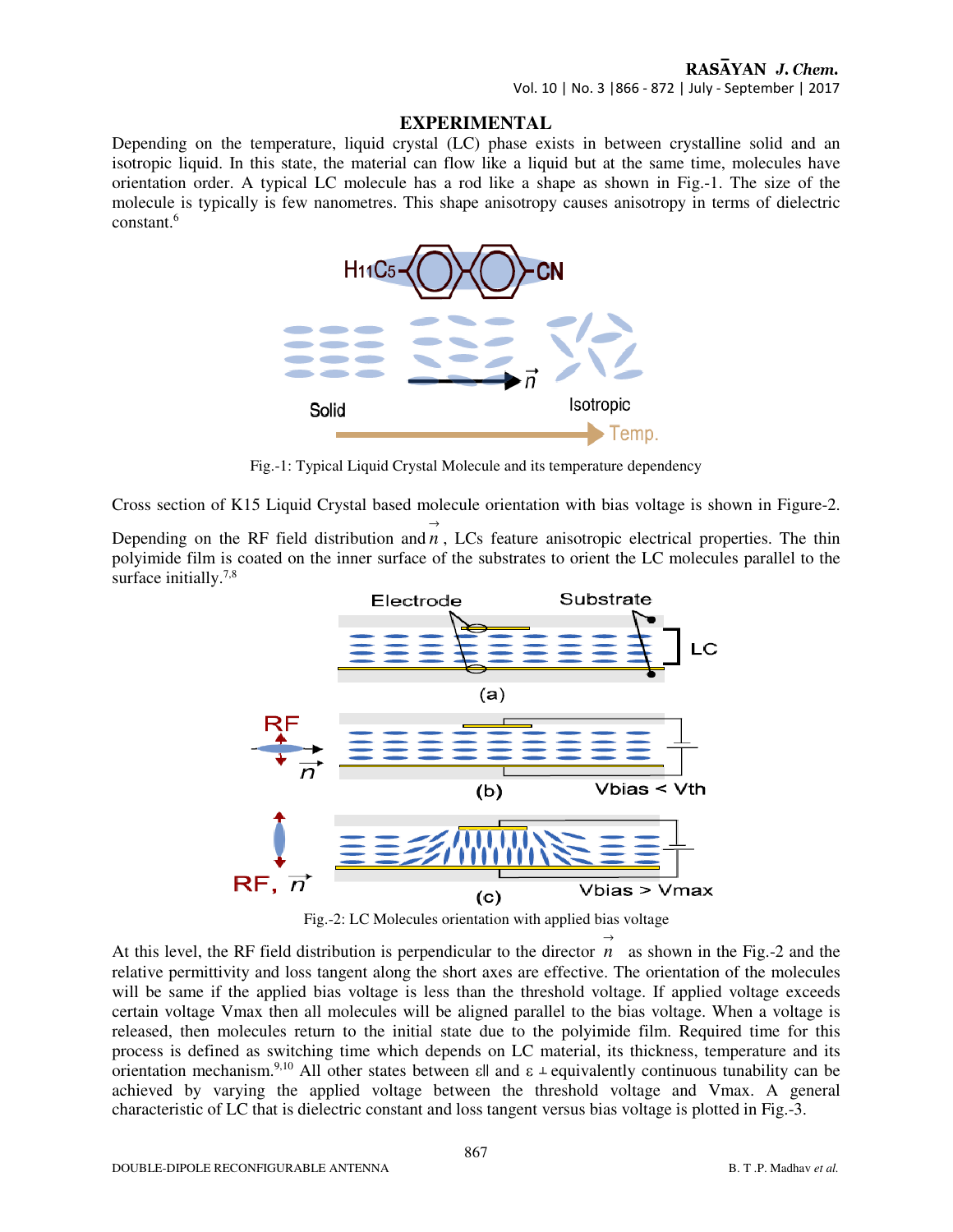RASAYAN J. Chem. Vol. 10 | No. 3 |866 - 872 | July - September | 2017



Fig.-3:  $\varepsilon_r$  and tan  $\delta$  characteristics of LC material Vs bias voltage

Nematic phase state liquid crystal is a non linear dielectric material in which the dielectric constant can be changed between two extreme states that are described by the orientation of the liquid crystal molecules, either parallel or perpendicular to the excited RF field.<sup>11,12</sup> The effective dielectric anisotropy can be defined as:

$$
\Delta \varepsilon = \varepsilon || - \varepsilon \perp
$$
\nWhere  $\Delta \varepsilon$  = Dielectric anisotropy

\n
$$
\varepsilon || = LC Permittivity with DC voltage
$$
\n
$$
\varepsilon \perp = LC Permittivity without DC voltage
$$
\n(1)

Instead of placing a microstrip line on the top substrate, microstrip patches can be realized as antenna elements. Reconfigurable reflect arrays also can be designed based on the principle of variable patch dimensions. Instead of changing the dimensions of the metallized patch, dielectric properties of LC under the patches are tuned with a bias voltage. Although all the patches have identical physical dimensions, they have different electrical properties. This results in different backscattered phases. Beam forming is possible as different patch lengths from a feed to the patches are compensated by the preadjusted phases of the patches.

Our intention is to use the liquid crystal and liquid crystal polymer based materials as substrate materials in the design of microstrip patch antennas. By looking at the basic operating mechanism in terms of dielectric anisotropy with a change in bias voltage between two electrodes, we can tune the antenna to our desired frequency and digital controllability will be in our hand. Liquid crystal substrate material can be attained with LC cavity by placing spherical spacers with a small diameter between two substrates. Although antenna consists of three dielectric layers which are a top substrate, LC layer and bottom substrate the thickness should be maintained low to attain compactness in size.

#### **Antenna Geometry**

An F- shaped antenna which operates at different frequency bands is designed by including strips of different lengths. The antenna consists of two elements, one is on the front side of the substrate and the other is fabricated on the backside of the substrate. The F shaped antenna is constructed by using FR4 epoxy substrate whereFR4 stands for flame retardant which can be used as a perfect electrical insulator possessing considerable mechanical strength. The relative permittivity of FR4 ( $\varepsilon_r$ ) is 4.4, loss tangent is 0.02 and with the thickness of 0.8mm.The feeding technique used here is microstrip feed line technique.

$$
\frac{w}{d} = \left\{ \frac{8e^A}{e^{2A-2}} \right\} for \frac{w}{d} < 2 \tag{2}
$$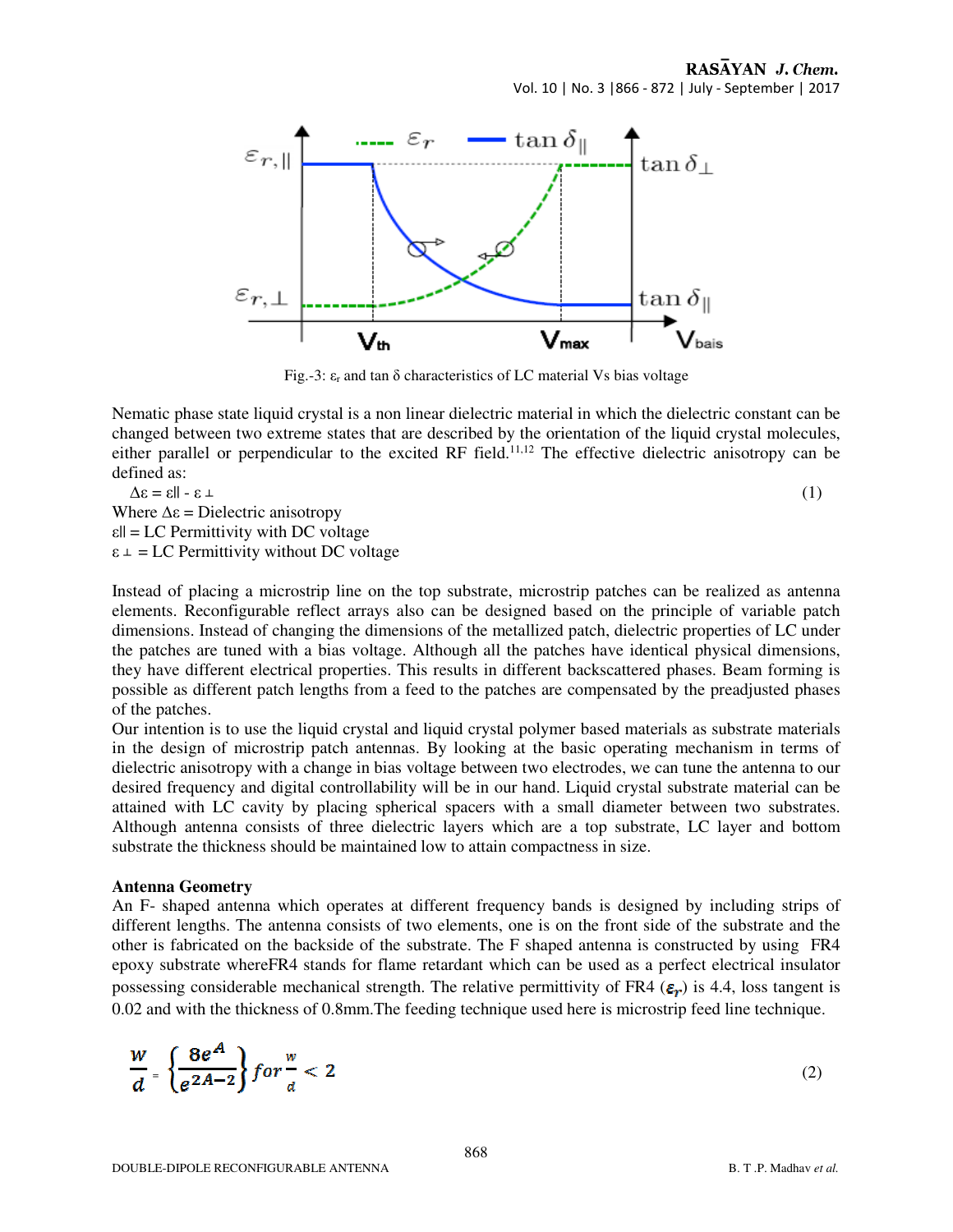RASAYAN J. Chem. Vol. 10 | No. 3 |866 - 872 | July - September | 2017

$$
\frac{w}{d} = \frac{2}{\pi} \Big[ B - 1 - \ln(2B - 1) + \frac{\epsilon_r - 1}{2\epsilon_r} \Big\{ \ln(B - 1) + 0.39 - \frac{0.61}{\epsilon_r} \Big\} \Big] \text{ for } \frac{w}{d} > 2
$$
\n<sup>(3)</sup>

$$
A = \frac{Z_0}{60} \sqrt{\frac{\epsilon_r + 1}{2}} + \frac{\epsilon_r - 1}{\epsilon_r + 1} \left( 0.23 + \frac{0.11}{\epsilon_r} \right) \tag{4}
$$

$$
B = \frac{377\pi}{2z_0\sqrt{\epsilon_r}}\tag{5}
$$

Where, ' $\epsilon_{r}$ ' is the dielectric constant of the substrate by which the width 'W' and thickness d of the substrate can be calculated by substituting the respective values in the above formulae. The schematic of the proposed antenna is shown as follows having eight Co planar strips (CPS) separated by slot width S. By varying the slot width S present between the different strips, different combinations of Lengths can be obtained which alters the frequency of Operation accordingly.



Fig.-4: F-Shaped antenna

'W' is the width of the substrate and it is 93.5 mm and Length is L+ L<sub>g</sub>+ L<sub>f</sub> in which  $L_g + L_f$  gives the length of the feed line and partial ground structure, where ' $L_g$ ' is the length of the semi minor axis of the ellipse and ' $L_f$ ' is the length of the ground. The value of  $L_g + L_f$  is 30.86 mm and the value of L = 46.3mm.

Table-1: Antenna Dimensions

| w.                | w        | W., | W.,       | $W_{4}$ | W.        |                |          |      |     |     |
|-------------------|----------|-----|-----------|---------|-----------|----------------|----------|------|-----|-----|
| 2.6 <sub>mm</sub> | $1.3$ mm | 9mm | $16.8$ mm | 19.8mm  | $12.8$ mm | $12 \text{mm}$ | $4.3$ mm | 13mm | 5mm | 1mm |

The variables that are tabulated in above table which specifies different dimensions of the design with width of the feed line  $W_1$ ,  $W_2$  and  $W_3$  are the widths of the Coplanar strips(CPS)present in the first arm and ' $W_4$ ', ' $W_5$ ' represents the width of the strips present in the second arm of the dipole. ' $W_f$ ' is the width of feeding element, ' $L_1$ ' is the separation between the feed line and first arm. ' $L_2$ ' specifies the length of the first arm of the dipole. ' $L_3$ ' is the separation between the first arm and second arm of dipole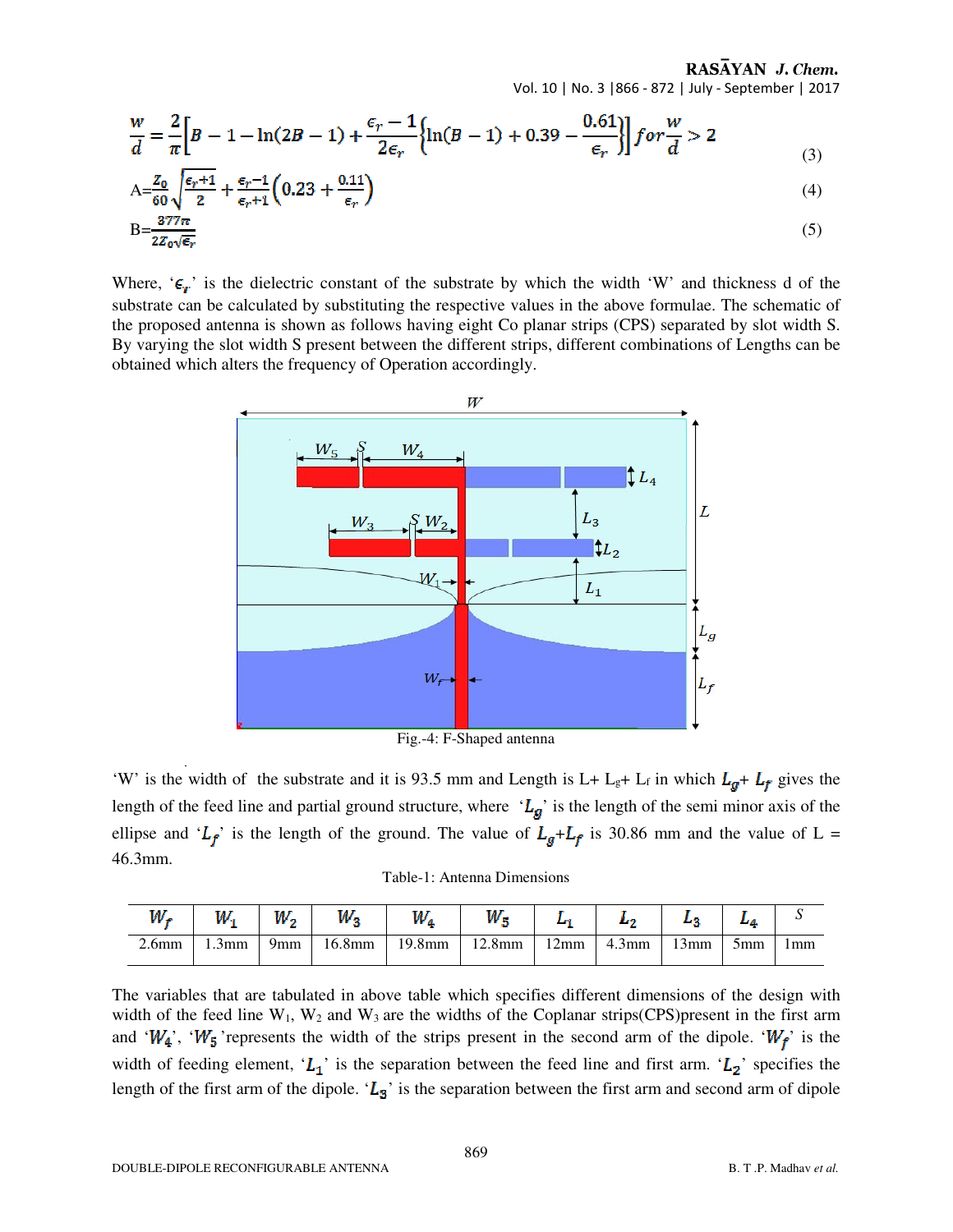and ' $L_4$ ' is the length of the second arm of the dipole. 'S' describes the horizontal separation between the two Coplanar strips (CPS).

## **RESULTS AND DISCUSSION**

The rectangular partial ground plane defects with a quarter elliptical slots on the either side of the feed line. The design consists of four slots, two slots on the front side and another two slots on the back side of the substrate. By connecting and disconnecting the conducting strips in the slots, **ON** and **OFF** conditions are considered and thus by varying the lengths of the antenna elements, sixteen combinations can be obtained which affects the length of the elements. By connecting coplanar strips (CPS) to the slots, **ON**  case can be obtained which are considered as **1** and similarly by disconnecting the coplanar strip (CPS), **OFF** case can be obtained and considered as **0**. Different combinations of Length of coplanar strips results in significant change in Operating frequency and peak gain which are tabulated in the following Table-2.

|  |  | Table-2: Antenna parameters with different combinations of coplanar strips |  |  |
|--|--|----------------------------------------------------------------------------|--|--|
|  |  |                                                                            |  |  |

| Model          | combinations | Operating frequency | Peak gain(dB) |  |
|----------------|--------------|---------------------|---------------|--|
|                |              | (GHz)               |               |  |
| $\mathbf{1}$   | 0010         | 2.18-2.85           | 3.3826        |  |
|                |              | 3.35-3.53           |               |  |
|                |              | 5.58-5.81           |               |  |
| $\overline{2}$ | 0100         | $2 - 3.05$          | 4.1007        |  |
|                |              | $3.22 - 3.60$       |               |  |
|                |              | 7.01-7.64           |               |  |
| 3              | 0101         | 1.53-1.66           | 3.3813        |  |
|                |              | $2.3 - 2.65$        |               |  |
|                |              | 3.35-3.58           |               |  |
|                |              | 7.07-7.5            |               |  |
|                |              | 7.73-8.07           |               |  |
| $\overline{4}$ | 1000         | $2.20 - 3.01$       | 3.8333        |  |
|                |              | 3.23-3.55           |               |  |
|                |              | 7.02-7.50           |               |  |
| $\overline{5}$ | 1010         | 2.19-2.91           | 4.1867        |  |
|                |              | 3.30-3.50           |               |  |
|                |              | 7.014-7.37          |               |  |
| 6              | 1011         | 1.72-1.83           | 4.6902        |  |
|                |              | 7.09-7.41           |               |  |
| $\overline{7}$ | 1100         | 2.29-3.54           | 5.0745        |  |
|                |              | 7.06-7.53           |               |  |
|                |              | 7.94-8.11           |               |  |
| $\overline{8}$ | 1101         | $1.51 - 1.65$       | 2.4050        |  |
|                |              | 3.34-3.53           |               |  |
|                |              | 7.04-7.47           |               |  |

From the above table it is evident that by changing the length of the Coplanar strips(CPS), different combinations are obtained in which some of the combinations resulting in wideband and the others operate at multi band frequencies resulting in peak gain variation.

The graph (Fig.-5) of return loss  $(S_{11})$  for four models 2,4,5,7Where model-2 operates at three bands of frequencies 2-3.05 GHz, 3.22-3.60 GHz, 7.01-7.64 GHz which is used exclusively for Wi-Fi IEEE 802.11b/g/n**.** Model-4 operates at a wide range of frequencies 2.20-3.01GHz, 3.23-3.55GHz, 7.02- 7.5GHzthat can be used for both WiMAX IEEE 802.16 and Bluetooth IEEE 802.15 applications. Model 4 and model 6 operates in different bands and a minimum return loss of -35dB can be achieved with narrow band widths of 2.20-3.01 GHz and 3.23-3.55 GHz. Model 2 and model 7 works for wideband operating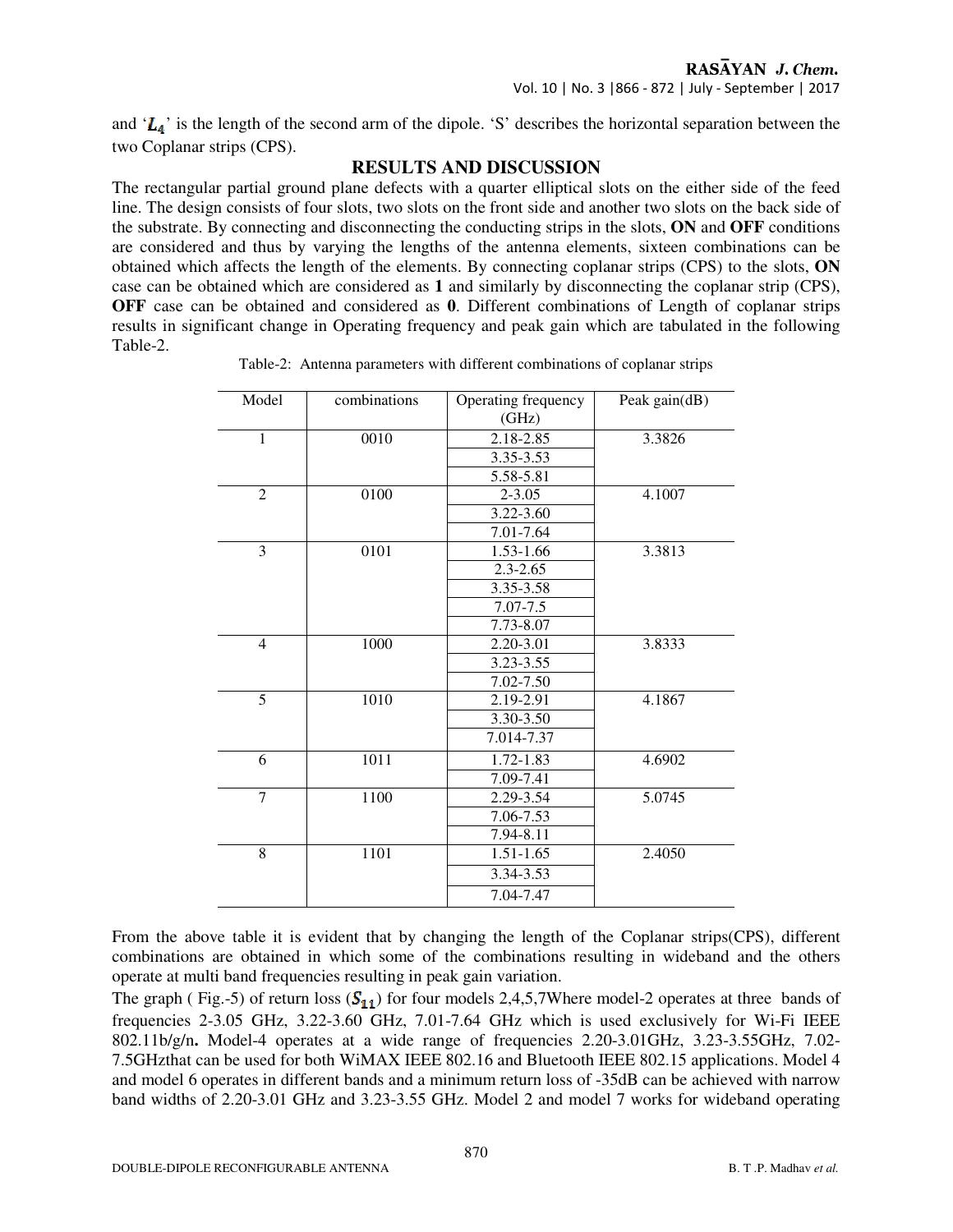frequencies and they are 2.29-3.54GHz, 7.06-7.53 GHz, and 7.94-8.11 GHz which can be utilized for WiMAX and Bluetooth applications. In model-5, it operates for larger frequency bands in the range 2.19-2.91GHz, 3.30-3.50 GHz, 7.014-7.37 GHz which is used to operate for both Wi-Fi IEEE 802.11b/g/n and WiMAX IEEE 802.16.



The above graph (Fig.-6) of return loss  $(S11)$  is depicted for four models 1, 3, 6, 8. The model-6(1011) offers 2 operating bands of 1.72-1.83GHz, 7.09-7.41GHz with a gain of 4.6902dB. The model-8 (1101) operates in three bands 1.51-1.65 GHz, 3.34-3.53 GHz, 7.04-7.47 GHz that can use exclusively for GPS applications with a gain of 2.4050dB. Where model-1(0010) gives good return loss values at bands 2.18- 2.85 GHz, 3.35-3.53 GHz, 5.58-5.81 GHz with a gain of 3.3826 dB used in 3G Cellular systems like PCS 1900.There is a significant increase in the band width of model 1 when compared to model 3. The model-3(0101) operates in 5 bands of 1.53-1.66GHz, 2.3-2.65GHz and 3.35-3.58 GHz, 7.07-7.5 GHz, 7.73-8.07 GHz with a gain of 3.3813 dB which is offered for 3G application of DCS 1800.

VSWR indicates the power reflected from the antenna which must be as small as possible. Here the combination 0100 has minimum losses over a wide band of 1.9-3.6 GHz and 0101 with low loss at five different frequencies of 1.6 GHz, 2.4 GHz, 3.5 GHz, 7 GHz and 8 GHz produces multi-band applications. All the four models have a common frequency of  $7 \text{ GHz} - 8 \text{ GHz}$  with less loss. Among all the combinations 1100 got max peak gain of 5.0745dB. After reconfiguration of the antenna into mode 1011 offers a gain of 4.69 dB at 7.2 GHz. The combinations 0100 and 1010 obtain similar peak gain of 4.1 dB by operating them at a frequency of 2.5GHz and 2.7 GHz respectively.